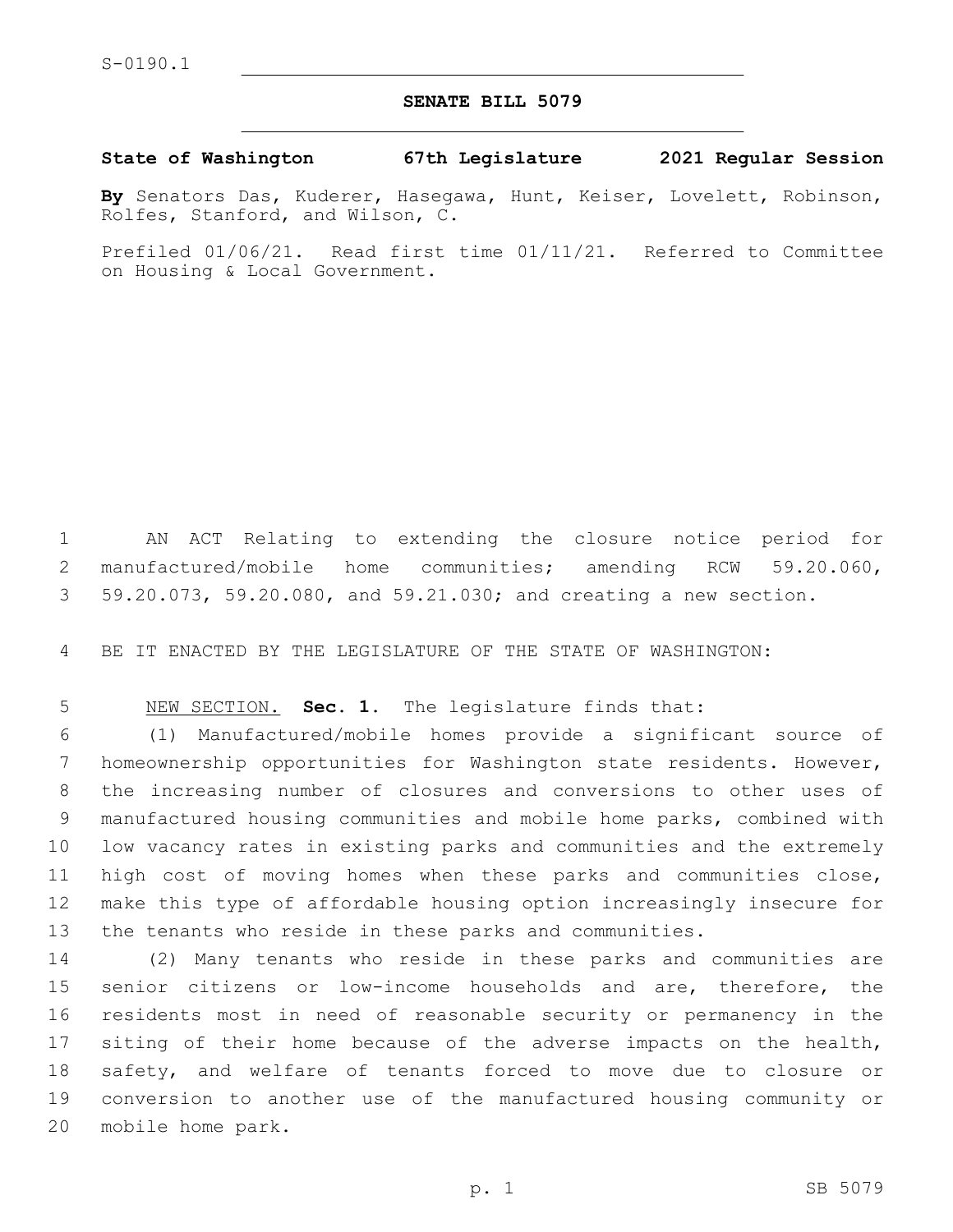(3) Manufactured/mobile home tenants have a reasonable expectation of long-term security when they move their home into a community or park. Some tenants have been forced to relocate due to a closure or conversion soon after the tenant has moved into the community or park. The legislature finds that unless a park owner sells the park to resident homeowners or another entity with the purpose of preservation or justly compensates the homeowners for the loss of their homes, a minimum notification period of three years before the closure or conversion of a community or park is a reasonable balancing of the rights and interests of both community and park owners and the manufactured/mobile home owners.

 (4) Given the effort and expense involved in moving a manufactured/mobile home and the imbalance of economic power in this type of landlord-tenant relationship, it is the intent of the legislature to provide an opportunity for manufactured/mobile home tenants to remain in manufactured housing communities and mobile home 17 parks for at least three years.

 **Sec. 2.** RCW 59.20.060 and 2019 c 390 s 17 are each amended to 19 read as follows:

 (1) Any mobile home space tenancy regardless of the term, shall be based upon a written rental agreement, signed by the parties, 22 which shall contain:

 (a) The terms for the payment of rent, including time and place, and any additional charges to be paid by the tenant. Additional charges that occur less frequently than monthly shall be itemized in 26 a billing to the tenant;

 (b) Reasonable rules for guest parking which shall be clearly 28 stated;

29 (c) The rules and regulations of the park;

 (d) The name and address of the person who is the landlord, and if such person does not reside in the state there shall also be designated by name and address a person who resides in the county where the mobile home park is located who is authorized to act as agent for the purposes of service of notices and process. If no designation is made of a person to act as agent, then the person to whom rental payments are to be made shall be considered the agent;

 (e) The name and address of any party who has a secured interest in the mobile home, manufactured home, or park model;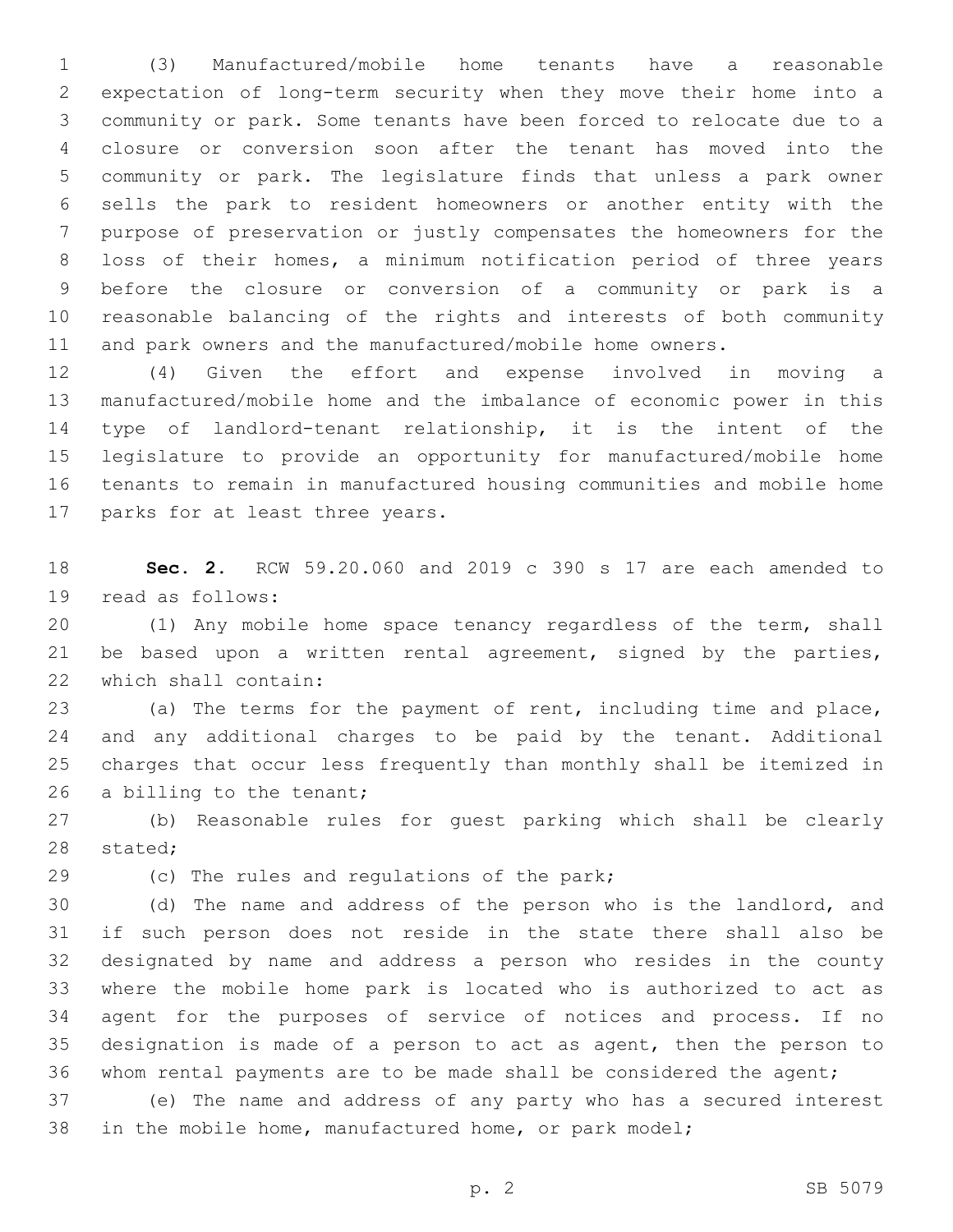(f) A forwarding address of the tenant or the name and address of a person who would likely know the whereabouts of the tenant in the event of an emergency or an abandonment of the mobile home, 4 manufactured home, or park model;

5 (g)( $(\frac{1}{1})$  A covenant by the landlord that, except for acts or events beyond the control of the landlord, the mobile home park will not be converted to a land use that will prevent the space that is 8 the subject of the lease from continuing to be used for its intended use for a period of three years after the beginning of the term of 10 the rental agreement;

11 (ii))) A ((rental agreement may, in the alternative, contain a)) statement that: "The park may be sold or otherwise transferred at any time with the result that subsequent owners may close the mobile home park, or that the landlord may close the park at any time after the 15 required closure notice as provided in RCW 59.20.080." The ((covenant 16  $e^{i\theta}$ ) statement required by this subsection must: (( $\theta$ )) (i) Appear in print that is in bold face and is larger than the other text of 18 the rental agreement;  $((+B)^2)$  (ii) be set off by means of a box, 19 blank space, or comparable visual device; and  $((+C))$  (iii) be located directly above the tenant's signature on the rental 21 agreement;

 (h) A copy of a closure notice, as required in RCW 59.20.080, if 23 such notice is in effect;

 (i) The terms and conditions under which any deposit or portion thereof may be withheld by the landlord upon termination of the rental agreement if any moneys are paid to the landlord by the tenant as a deposit or as security for performance of the tenant's 28 obligations in a rental agreement;

 (j) A listing of the utilities, services, and facilities which will be available to the tenant during the tenancy and the nature of the fees, if any, to be charged together with a statement that, in the event any utilities are changed to be charged independent of the rent during the term of the rental agreement, the landlord agrees to decrease the amount of the rent charged proportionately;

 (k) A written description, picture, plan, or map of the boundaries of a mobile home space sufficient to inform the tenant of the exact location of the tenant's space in relation to other 38 tenants' spaces;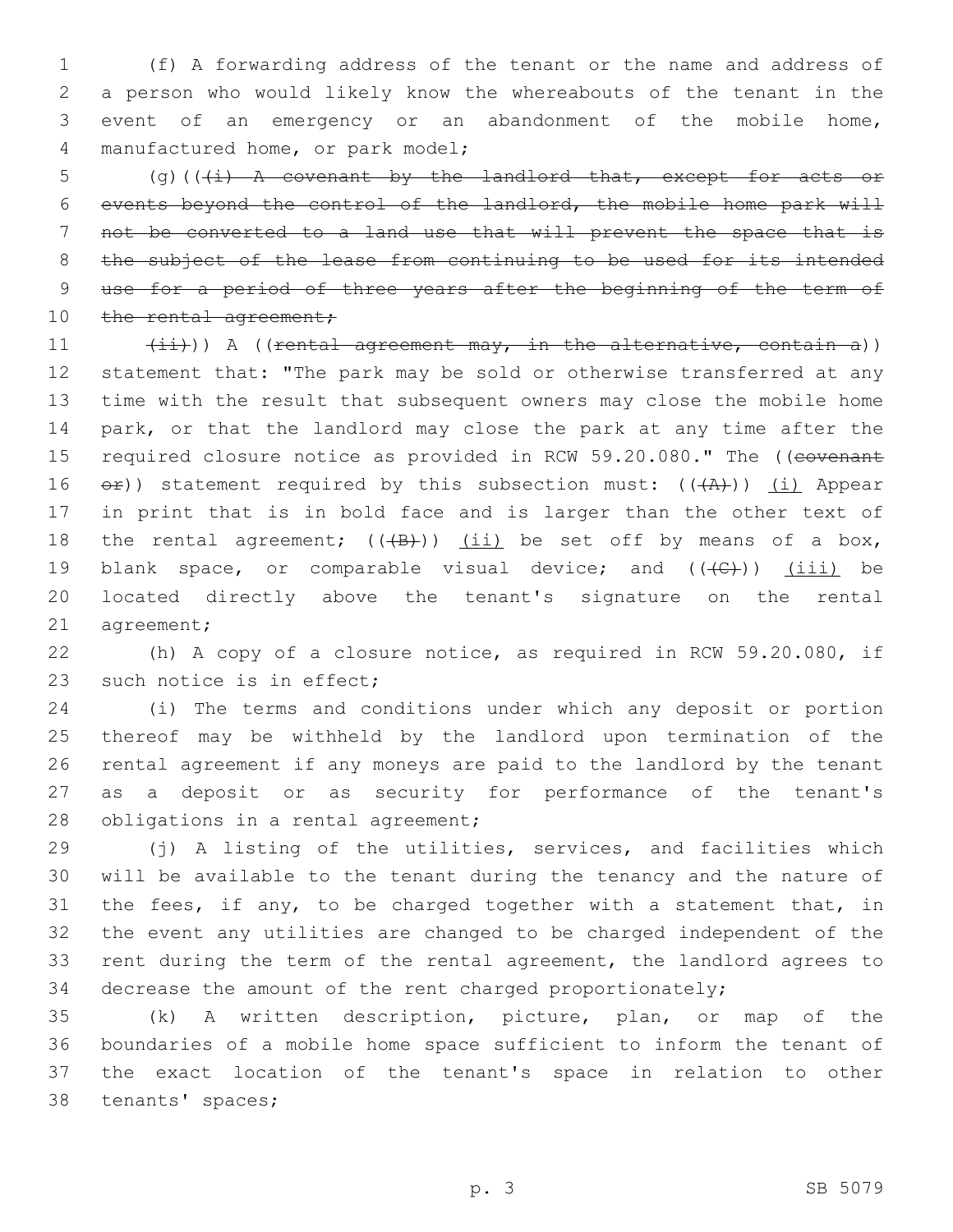(l) A written description, picture, plan, or map of the location of the tenant's responsibility for utility hook-ups, consistent with 3 RCW 59.20.130(6);

 (m) A statement of the current zoning of the land on which the 5 mobile home park is located;

 (n) A statement of the expiration date of any conditional use, temporary use, or other land use permit subject to a fixed expiration date that is necessary for the continued use of the land as a mobile 9 home park; and

 (o) A written statement containing accurate historical information regarding the past five years' rental amount charged for 12 the lot or space.

 (2) Any rental agreement executed between the landlord and tenant 14 shall not contain any provision:

 (a) Which allows the landlord to charge a fee for guest parking unless a violation of the rules for guest parking occurs: PROVIDED, That a fee may be charged for guest parking which covers an extended period of time as defined in the rental agreement;

 (b) Which authorizes the towing or impounding of a vehicle except upon notice to the owner thereof or the tenant whose guest is the 21 owner of the vehicle;

 (c) Which allows the landlord to alter the due date for rent payment or increase the rent: (i) During the term of the rental agreement if the term is less than two years, or (ii) more frequently than annually if the initial term is for two years or more: PROVIDED, That a rental agreement may include an escalation clause for a pro rata share of any increase in the mobile home park's real property taxes or utility assessments or charges, over the base taxes or utility assessments or charges of the year in which the rental agreement took effect, if the clause also provides for a pro rata reduction in rent or other charges in the event of a reduction in real property taxes or utility assessments or charges, below the base year: PROVIDED FURTHER, That a rental agreement for a term exceeding two years may provide for annual increases in rent in specified amounts or by a formula specified in such agreement. Any rent increase authorized under this subsection (2)(c) that occurs within the closure notice period pursuant to RCW 59.20.080(1)(e) may not be more than one percentage point above the United States consumer price index for all urban consumers, housing component, published by the United States bureau of labor statistics in the periodical "Monthly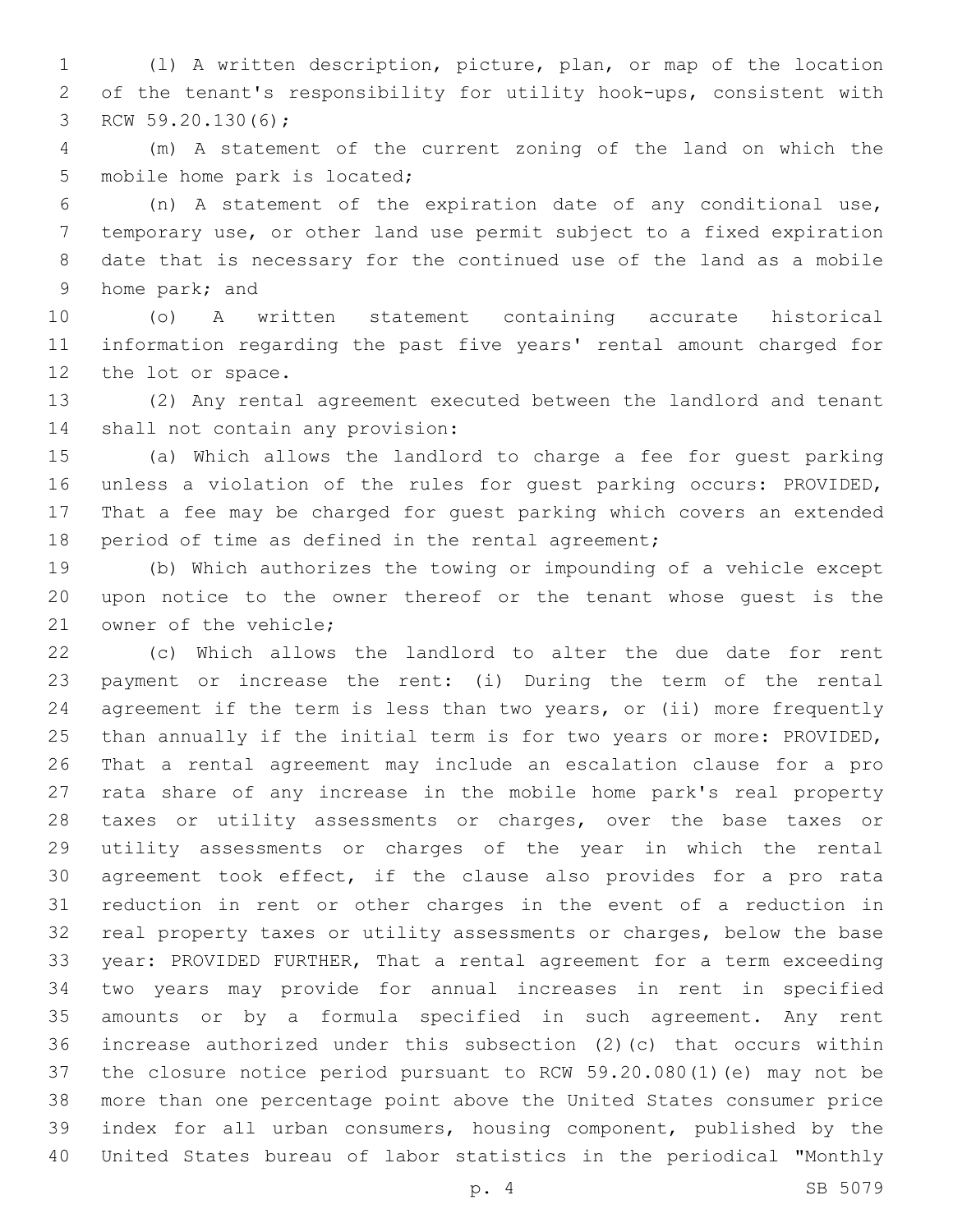Labor Review and Handbook of Labor Statistics" as established 2 annually by the department of commerce;

 (d) By which the tenant agrees to waive or forego rights or 4 remedies under this chapter;

 (e) Allowing the landlord to charge an "entrance fee" or an "exit fee." However, an entrance fee may be charged as part of a continuing 7 care contract as defined in RCW 70.38.025;

 (f) Which allows the landlord to charge a fee for guests: PROVIDED, That a landlord may establish rules charging for guests who 10 remain on the premises for more than ((fifteen)) 15 days in any 11 ((sixty-day)) 60-day period;

 (g) By which the tenant agrees to waive or forego homestead rights provided by chapter 6.13 RCW. This subsection shall not prohibit such waiver after a default in rent so long as such waiver is in writing signed by the husband and wife or by an unmarried claimant and in consideration of the landlord's agreement not to terminate the tenancy for a period of time specified in the waiver if the landlord would be otherwise entitled to terminate the tenancy 19 under this chapter; or

 (h) By which, at the time the rental agreement is entered into, the landlord and tenant agree to the selection of a particular 22 arbitrator.

 (3) Any provision prohibited under this section that is included 24 in a rental agreement is unenforceable.

 **Sec. 3.** RCW 59.20.073 and 2019 c 342 s 5 are each amended to 26 read as follows:

 (1) Any rental agreement shall be assignable by the tenant to any person to whom he or she sells or transfers title to the mobile home, 29 manufactured home, or park model.

 (2) A tenant who sells a mobile home, manufactured home, or park model within a park must provide the buyer with a copy of a closure notice provided by the landlord pursuant to RCW 59.20.080, if such notice is in effect, at least 15 days in advance of the intended sale and transfer.

 (3) A tenant who sells a mobile home, manufactured home, or park model within a park shall notify the landlord in writing of the date of the intended sale and transfer of the rental agreement at least 38 ( $(f<sub>ifteen</sub>)$ ) 15 days in advance of such intended transfer and shall notify the buyer in writing of the provisions of this section. The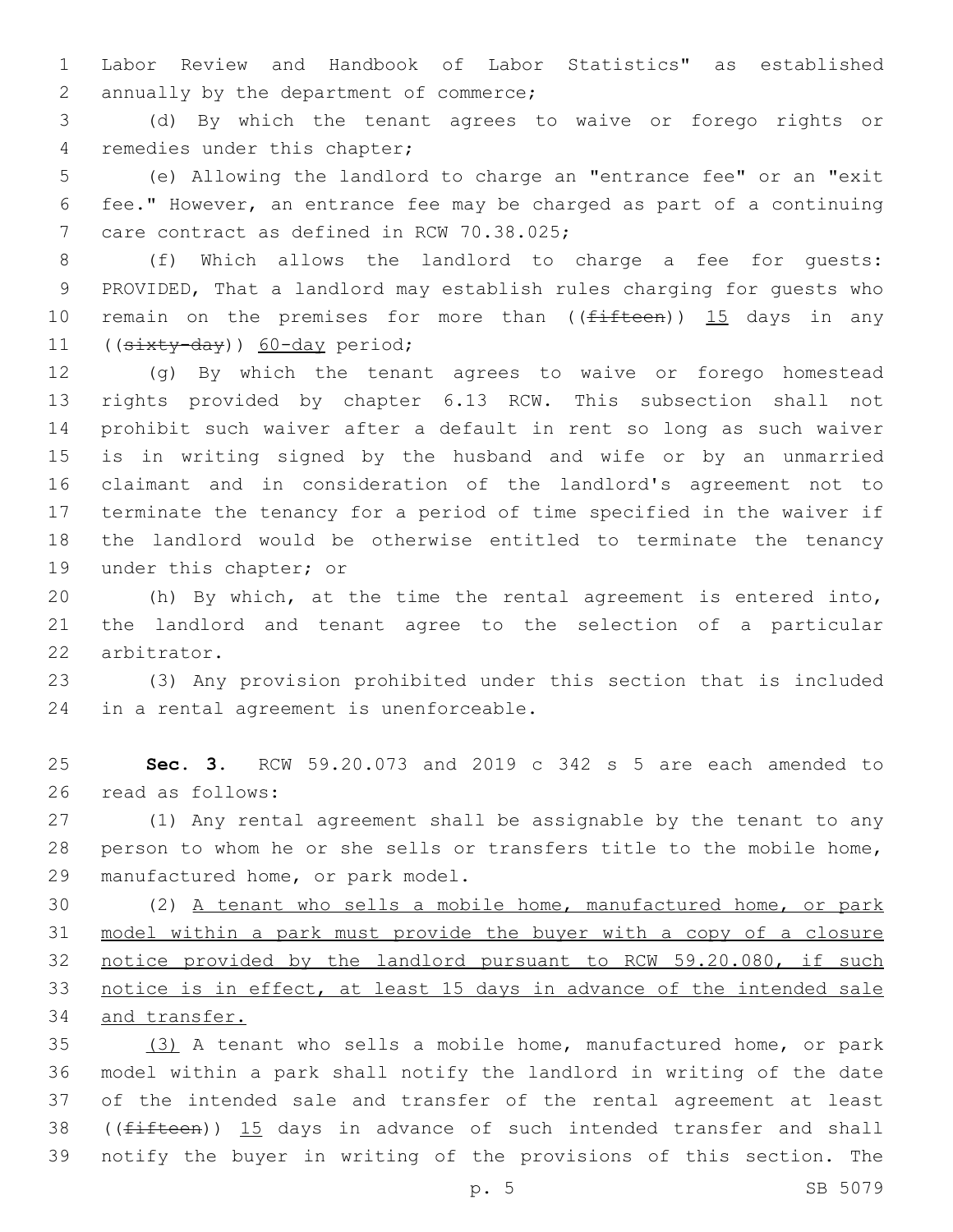tenant shall verify in writing to the landlord payment of all taxes, rent, and reasonable expenses due on the mobile home, manufactured home, or park model and mobile home lot. The tenant shall notify the buyer of all taxes, rent, and reasonable expenses due on the manufactured/mobile home or park model and the mobile home lot.

6 ( $(\overline{+3})$ )  $\underline{(4)}$  At least seven days in advance of such intended 7 transfer, the landlord shall:

 (a) Notify the selling tenant, in writing, of a refusal to permit 9 transfer of the rental agreement; or

 (b) If the landlord approves of the transfer, provide the buyer 11 with copies of the written rental agreement, the rules and regulations, any closure notice as required in RCW 59.20.080, if such 13 notice is in effect, and all other documents related to the tenancy. A landlord may not accept payment for rent or deposit from the buyer until the landlord has provided the buyer with these copies.

 $((\langle 4 \rangle))$  (5) The landlord may require the mobile home, manufactured home, or park model to meet applicable fire and safety standards if a state or local agency responsible for the enforcement of fire and safety standards has issued a notice of violation of those standards to the tenant and those violations remain uncorrected. Upon correction of the violation to the satisfaction of the state or local agency responsible for the enforcement of that notice of violation, the landlord's refusal to permit the transfer is 24 deemed withdrawn.

 ( $(\overline{+5})$ ) (6) The landlord shall approve or disapprove of the assignment of a rental agreement on the same basis that the landlord approves or disapproves of any new tenant, and any disapproval shall be in writing. Consent to an assignment shall not be unreasonably 29 withheld.

 $((+6))$   $(7)$  Failure to notify the landlord in writing, as 31 required under subsection  $((+2+))$   $(3)$  of this section; or failure of the new tenant to make a good faith attempt to arrange an interview with the landlord to discuss assignment of the rental agreement; or failure of the current or new tenant to obtain written approval of the landlord for assignment of the rental agreement, shall be grounds 36 for disapproval of such transfer.

 **Sec. 4.** RCW 59.20.080 and 2019 c 342 s 6 are each amended to 38 read as follows: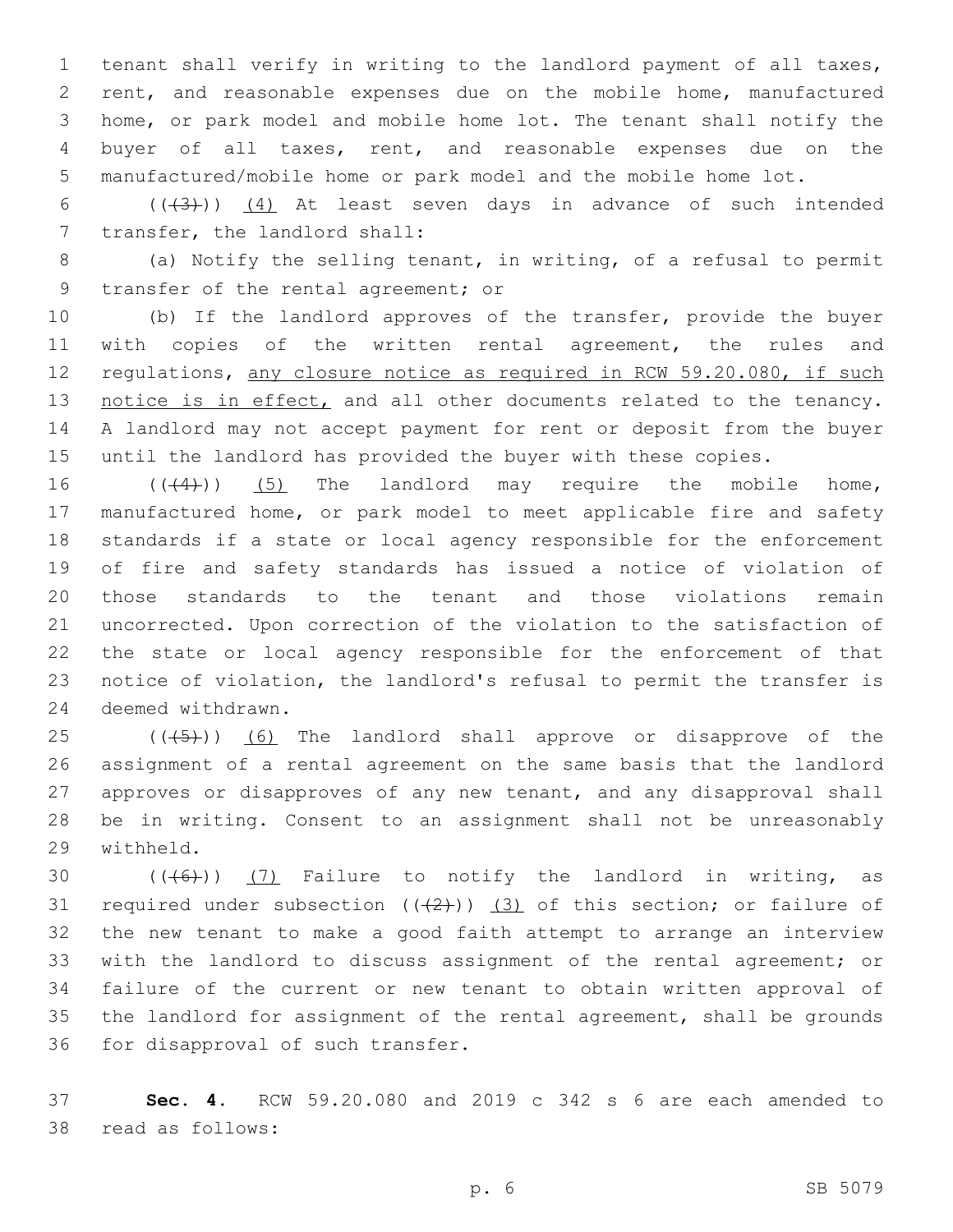(1) A landlord shall not terminate or fail to renew a tenancy of a tenant or the occupancy of an occupant, of whatever duration except 3 for one or more of the following reasons:

 (a) In accordance with RCW 59.20.045(6), substantial violation, or repeated or periodic violations, of an enforceable rule of the mobile home park as established by the landlord at the inception of or during the tenancy or for violation of the tenant's duties as provided in RCW 59.20.140. The tenant shall be given written notice to cease the rule violation immediately. The notice shall state that failure to cease the violation of the rule or any subsequent violation of that or any other rule shall result in termination of the tenancy, and that the tenant shall vacate the premises within twenty days: PROVIDED, That for a periodic violation the notice shall also specify that repetition of the same violation shall result in termination: PROVIDED FURTHER, That in the case of a violation of a "material change" in park rules with respect to pets, tenants with minor children living with them, or recreational facilities, the tenant shall be given written notice under this chapter of a six 19 month period in which to comply or vacate;

 (b) Nonpayment of rent or other charges specified in the rental 21 agreement, upon (( $f$ ourteen))  $14$  days written notice to pay rent 22 and/or other charges or to vacate;

 (c) Conviction of the tenant of a crime, commission of which 24 threatens the health, safety, or welfare of the other mobile home park tenants. The tenant shall be given written notice of a 26 (( $f$ ifteen)) 15 day period in which to vacate;

 (d) Failure of the tenant to comply with local ordinances and state laws and regulations relating to mobile homes, manufactured homes, or park models or mobile home, manufactured homes, or park model living within a reasonable time after the tenant's receipt of notice of such noncompliance from the appropriate governmental 32 agency;

 (e) Change of land use of the mobile home park including, but not limited to, closure of the mobile home park or conversion to a use other than for mobile homes, manufactured homes, or park models or conversion of the mobile home park to a mobile home park cooperative or mobile home park subdivision. The landlord shall give the tenants 38 ((twelve months<sup>1</sup>)) three years' notice, in the form of a closure 39 notice meeting the requirements of RCW 59.21.030, in advance of the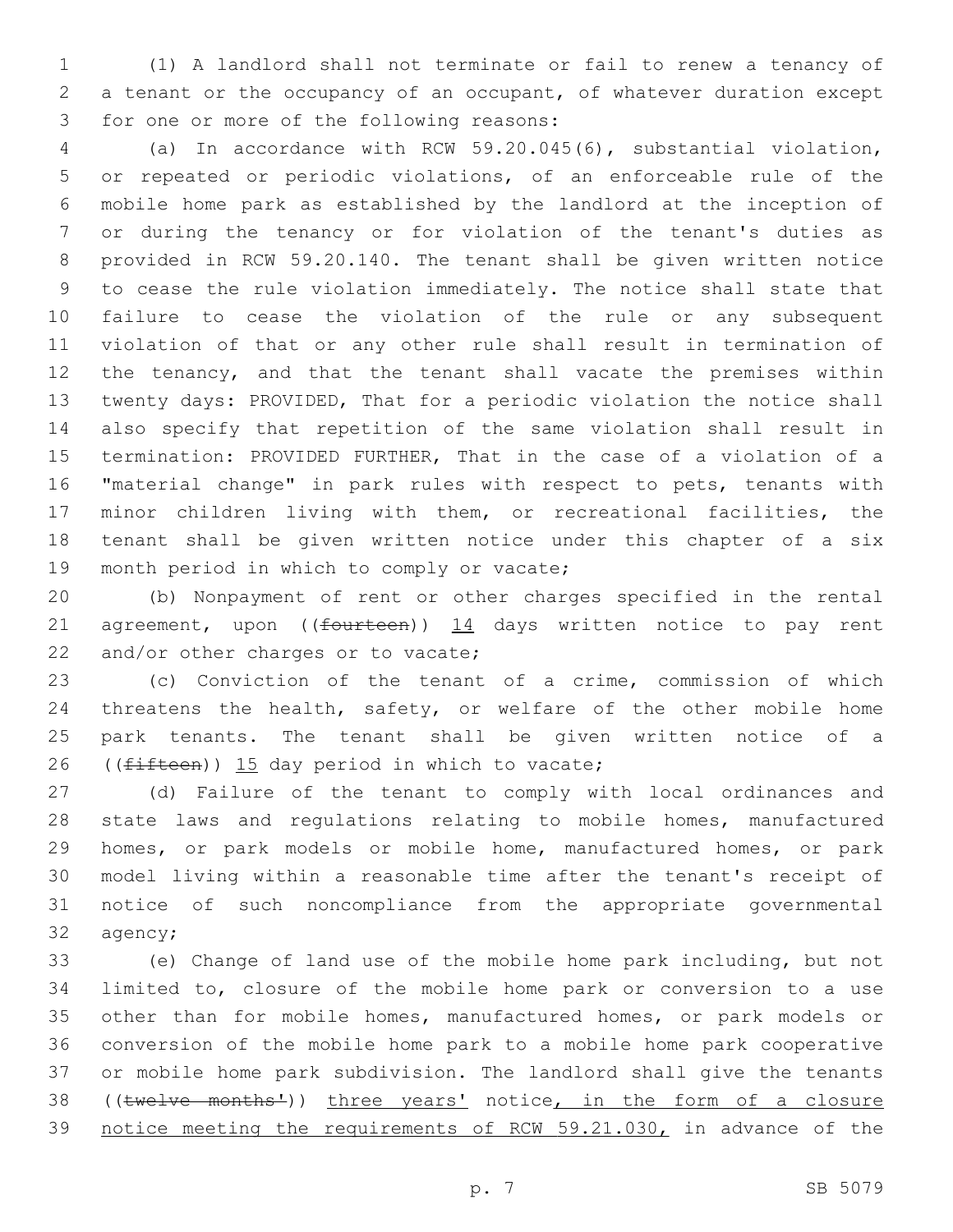1 effective date of such change. The three-year closure notice 2 requirement does not apply if:

 (i) The mobile home park or manufactured housing community has been acquired for or is under imminent threat of condemnation;

 (ii) The mobile home park or manufactured housing community is sold to an organization comprised of park or community tenants, to a nonprofit organization, to a local government, or to a housing authority for the purpose of preserving the park or community; or

 (iii) The landlord ((compensates)) establishes a simple, 10 straightforward, and timely process for compensating the tenants for 11 the loss of their homes and actually compensates the tenants for the 12 loss of their homes at the greater of their ((assessed)) market 13 value, as determined ((by the county assessor as of the date the closure notice is issued)) prior to a change of use or sale of the 15 property, or \$5,000, at any point during the closure notice period and prior to a change of use or sale of the property. At such time as the compensation is paid, the tenant shall be given written notice of 18 at least ((ninety)) 180 days in which to vacate, and the tenant shall continue to pay rent for as much time as he or she remains in the mobile home park or manufactured housing community. Nothing in this subsection (1)(e)(iii) prevents a tenant from relocating his or her home out of the mobile home park or manufactured housing community pursuant to chapter 59.21 RCW. In the event that a home remains in the mobile home park or manufactured housing community after a tenant 25 vacates, the landlord shall be responsible for its demolition or 26 disposal;

 (f) Engaging in "criminal activity." "Criminal activity" means a criminal act defined by statute or ordinance that threatens the health, safety, or welfare of the tenants. A park owner seeking to evict a tenant or occupant under this subsection need not produce evidence of a criminal conviction, even if the alleged misconduct constitutes a criminal offense. Notice from a law enforcement agency of criminal activity constitutes sufficient grounds, but not the only grounds, for an eviction under this subsection. Notification of the seizure of illegal drugs under RCW 59.20.155 is evidence of criminal activity and is grounds for an eviction under this subsection. The requirement that any tenant or occupant register as a sex offender under RCW 9A.44.130 is grounds for eviction of the sex offender under this subsection. If criminal activity is alleged to be a basis of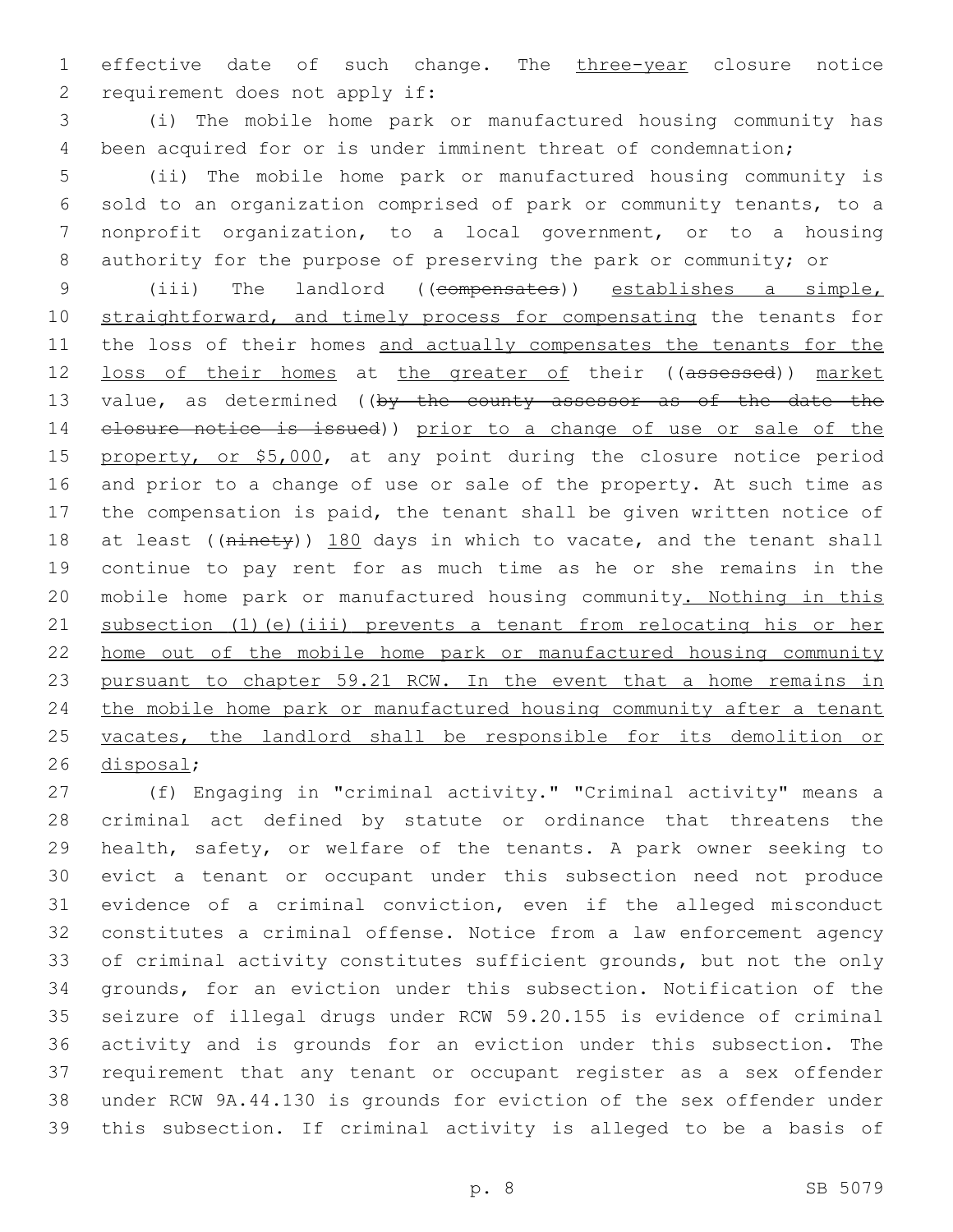termination, the park owner may proceed directly to an unlawful 2 detainer action;

 (g) The tenant's application for tenancy contained a material misstatement that induced the park owner to approve the tenant as a resident of the park, and the park owner discovers and acts upon the misstatement within one year of the time the resident began paying 7 rent;

8 (h) If the landlord serves a tenant three ((twenty-day)) 20-day notices, each of which was valid under (a) of this subsection at the 10 time of service, within a ((twelve-month)) 12-month period to comply or vacate for failure to comply with the material terms of the rental agreement or an enforceable park rule, other than failure to pay rent 13 by the due date. The applicable ((twelve-month)) 12-month period shall commence on the date of the first violation;

 (i) Failure of the tenant to comply with obligations imposed upon tenants by applicable provisions of municipal, county, and state codes, statutes, ordinances, and regulations, including this chapter. The landlord shall give the tenant written notice to comply immediately. The notice must state that failure to comply will result in termination of the tenancy and that the tenant shall vacate the 21 premises within  $(f<sup>if</sup>teen))$  15 days;

 (j) The tenant engages in disorderly or substantially annoying conduct upon the park premises that results in the destruction of the rights of others to the peaceful enjoyment and use of the premises. The landlord shall give the tenant written notice to comply immediately. The notice must state that failure to comply will result in termination of the tenancy and that the tenant shall vacate the 28 premises within ((fifteen)) 15 days;

 (k) The tenant creates a nuisance that materially affects the health, safety, and welfare of other park residents. The landlord shall give the tenant written notice to cease the conduct that constitutes a nuisance immediately. The notice must describe the nuisance and state (i) what the tenant must do to cease the nuisance and (ii) that failure to cease the conduct will result in termination of the tenancy and that the tenant shall vacate the premises in five 36 days;

 (l) Any other substantial just cause that materially affects the health, safety, and welfare of other park residents. The landlord shall give the tenant written notice to comply immediately. The notice must describe the harm caused by the tenant, describe what the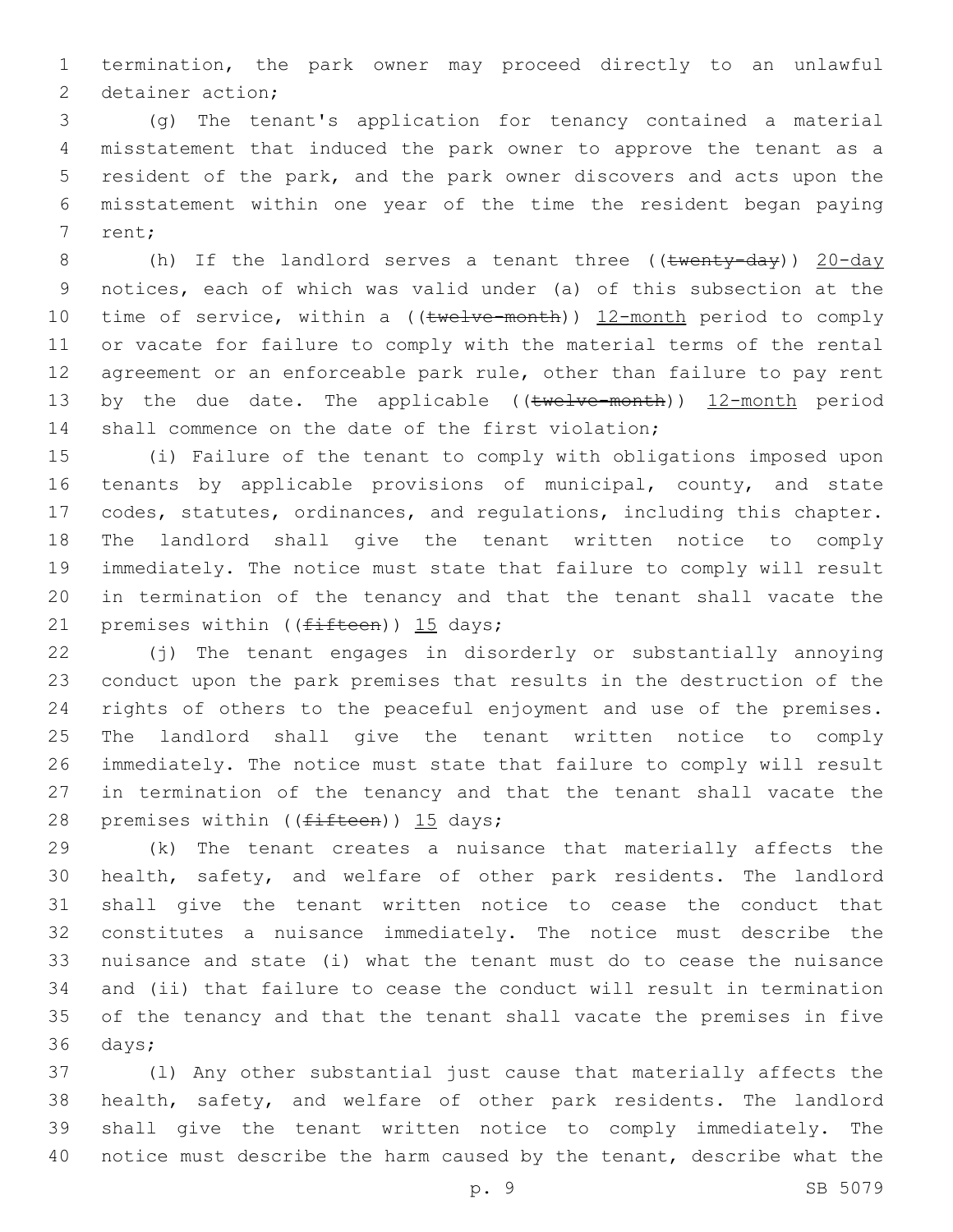tenant must do to comply and to discontinue the harm, and state that failure to comply will result in termination of the tenancy and that 3 the tenant shall vacate the premises within ((fifteen)) 15 days; or

 (m) Failure to pay rent by the due date provided for in the 5 rental agreement three or more times in a ((twelve-month)) 12-month period, commencing with the date of the first violation, after 7 service of a ((fourteen-day)) 14-day notice to comply or vacate.

 (2) Within five days of a notice of eviction as required by subsection (1)(a) of this section, the landlord and tenant shall submit any dispute to mediation. The parties may agree in writing to mediation by an independent third party or through industry mediation procedures. If the parties cannot agree, then mediation shall be through industry mediation procedures. A duty is imposed upon both parties to participate in the mediation process in good faith for a period of ten days for an eviction under subsection (1)(a) of this section. It is a defense to an eviction under subsection (1)(a) of this section that a landlord did not participate in the mediation 18 process in good faith.

 (3) Except for a tenant evicted under subsection (1)(c) or (f) of this section, a tenant evicted from a mobile home park under this 21 section shall be allowed ((one hundred twenty)) 120 days within which to sell the tenant's mobile home, manufactured home, or park model in place within the mobile home park: PROVIDED, That the tenant remains current in the payment of rent incurred after eviction, and pays any past due rent, reasonable attorneys' fees and court costs at the time the rental agreement is assigned. The provisions of RCW 59.20.073 27 regarding transfer of rental agreements apply.

 (4) Chapters 59.12 and 59.18 RCW govern the eviction of recreational vehicles, as defined in RCW 59.20.030, from mobile home parks. This chapter governs the eviction of mobile homes, manufactured homes, park models, and recreational vehicles used as a 32 primary residence from a mobile home park.

 **Sec. 5.** RCW 59.21.030 and 2019 c 342 s 10 are each amended to 34 read as follows:

 (1) The closure notice required by RCW 59.20.080 before park closure or conversion of the park shall be given to the director and all tenants in writing, and conspicuously posted at all park 38 entrances.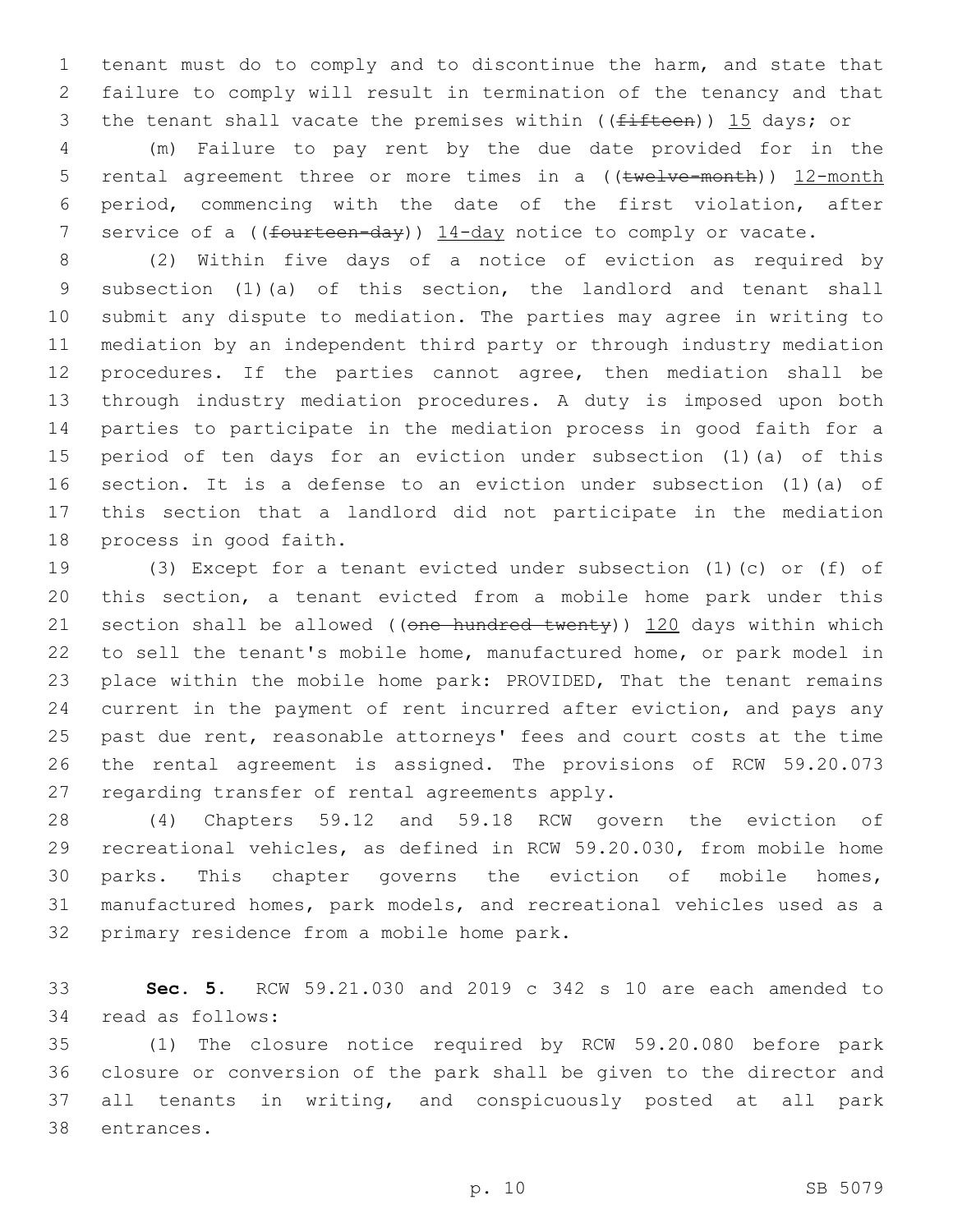1 (2) The closure notice required under RCW 59.20.080 must be in 2 substantially the following form: 3 CLOSURE NOTICE TO TENANTS 4 NOTICE IS HEREBY GIVEN on the . . . . day of . . . ., . . . . , of 5 a conversion of this mobile home park or manufactured housing 6 community to a use other than for mobile homes, manufactured homes, 7 or park models, or of a conversion of the mobile home park or 8 manufactured housing community to a mobile home park cooperative or a 9 mobile home park subdivision. This change of use becomes effective on 10 the  $\ldots$  . . day of  $\ldots$  . ., . . ., which is the date ((twelve 11 months)) three years after the date this closure notice is given. 12 PARK OR COMMUNITY MANAGEMENT OR OWNERSHIP INFORMATION: 13 For information during the period preceding the effective change 14 of use of this mobile home park or manufactured housing community on 15 the  $\ldots$  . day of  $\ldots$ , . . . ., contact: 16 Name: 17 Address: 18 Telephone: 19 PURCHASER INFORMATION, if applicable: 20 Contact information for the purchaser of the mobile home park or 21 manufactured housing community property consists of the following: 22 Name: 23 Address: 24 Telephone: 25 PARK PURCHASE BY TENANT ORGANIZATIONS, if applicable: 26 The owner of this mobile home park or manufactured housing 27 community may be willing to entertain an offer of purchase by an 28 organization or group consisting of park or community tenants or a 29 not-for-profit agency designated by the tenants. Tenants should 30 contact the park owner or park management with such an offer. Any 31 such offer must be made and accepted prior to closure, and the 32 timeline for closure remains unaffected by an offer. Acceptance of 33 any offer is at the discretion of the owner and is not a first right 34 of refusal. 35 RELOCATION ASSISTANCE RESOURCES: 36 For information about the availability of relocation assistance, 37 contact the Office of Mobile/Manufactured Home Relocation Assistance 38 within the Department of Commerce."

39 (3) The closure notice required by RCW 59.20.080 must also meet 40 the following requirements: